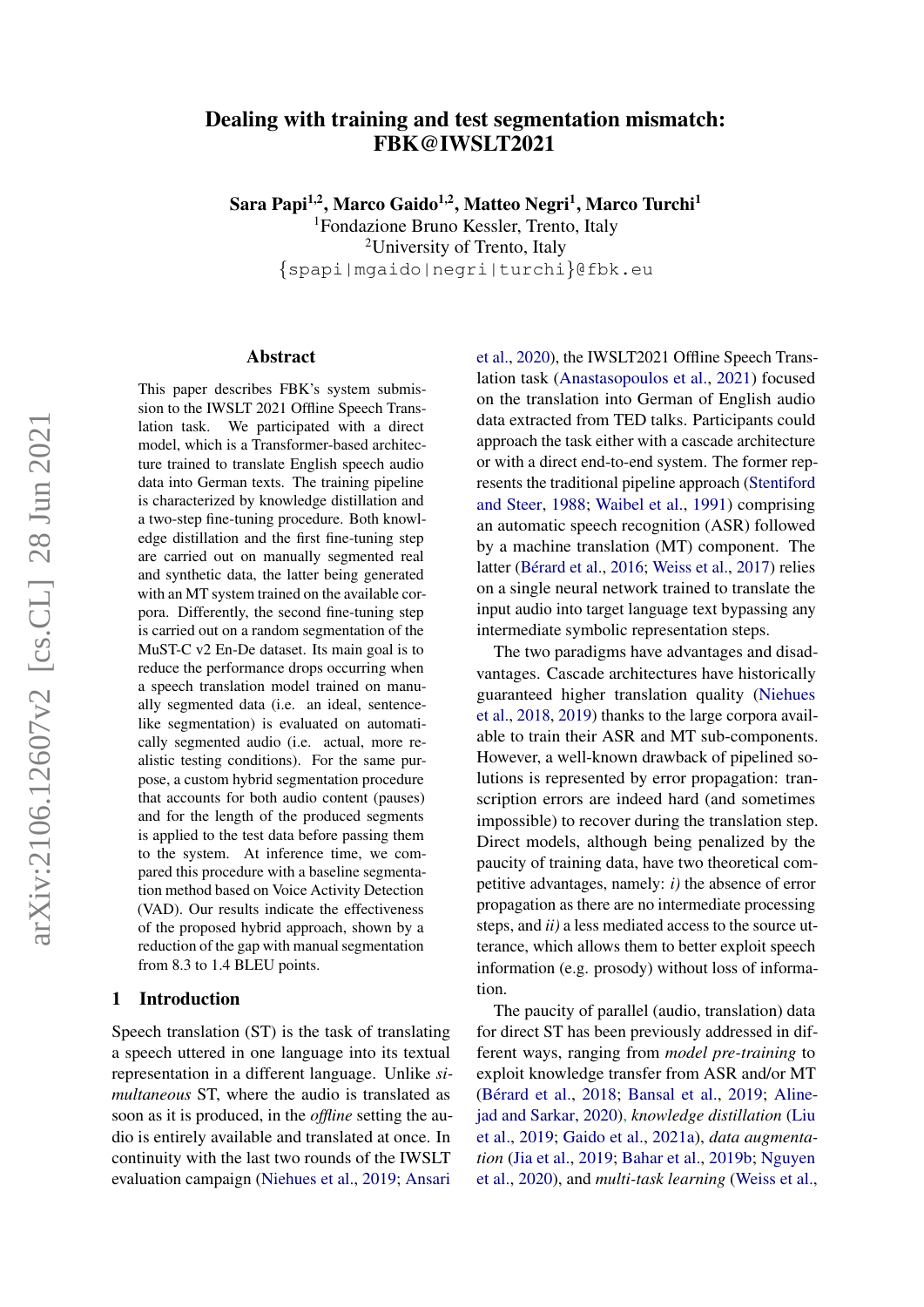[2017;](#page-7-3) [Anastasopoulos and Chiang,](#page-5-6) [2018;](#page-5-6) [Bahar](#page-5-7) [et al.,](#page-5-7) [2019a;](#page-5-7) [Gaido et al.,](#page-6-5) [2020b\)](#page-6-5). Thanks to these studies, the gap between the strong cascade models and the new end-to-end ones has gradually reduced during the last few years. As highlighted by the IWSLT 2020 Offline Speech Translation challenge results [\(Ansari et al.,](#page-5-0) [2020\)](#page-5-0), the rapid evolution of the direct approach has eventually led it to performance scores that are similar to those of cascade architectures. In light of this positive trend, we decided to adopt only the direct approach (described in Section [3\)](#page-2-0) for our participation in the 2021 round of the offline ST task.

Another interesting finding from last year's campaign concerns the sensitivity of ST models to different segmentations of the input audio. The 2020 winning system [\(Potapczyk and Przybysz,](#page-7-5) [2020\)](#page-7-5) shows that, with a custom segmentation of the test data, the same model improved by 3.81 BLEU points the score achieved when using the basic segmentation provided by the task organizers. This noticeable difference is due to a well-known problem in MT, ST and in machine learning at large: any mismatch between training and test data (in terms of domain, text style or a variety of other aspects) can cause unpredictable, often large, performance drops at test time. In ST, this is a critical issue, inherent to the nature of the available resources: while systems are usually trained on corpora that are manually segmented at sentence level, test data come in the form of unsegmented continuous speech.

A possible solution to this problem is to automatically segment the test data with a Voice Activity Detection (VAD) tool [\(Sohn et al.,](#page-7-6) [1999\)](#page-7-6). This strategy tries to mimic the sentence-based segmentation observed in the training data using pauses as an indirect (hence known to be sub-optimal) cue for sentence boundaries. Custom segmentation strategies, which are allowed to IWSLT participants, typically go in this direction with the aim to reduce the data mismatch by working on evaluation data. An opposite way to look at the problem is to work on the training data. In this case, the goal is to "robustify" the ST model to noisy inputs (i.e. sub-optimal segmentations) at training time, by exposing it to perturbed data where sentence-like boundaries are not guaranteed. Our participation in the offline ST task exploits both solutions (see Section [4\)](#page-3-0): at training time, by fine-tuning the model with a random segmentation of the available in-domain data;

at test time, by feeding it with a custom hybrid segmentation of the evaluation data.

In a nutshell, our participation can be summarized as follows. After a preliminary model selection phase that was carried out in order to select the best architecture, we adopted a pipeline consisting of: *i)* ASR pre-training, *ii)* ST training with knowledge distillation with an MT teacher, and *iii)* two-step fine-tuning by varying the type and the amount of data between the two steps. The second fine-tuning step, which was carried out on artificially perturbed data to increase model robustness, represents the main aspect characterizing our participation to this year's round of the offline ST task together with our custom automatic segmentation of the test set (see Section [4\)](#page-3-0). Our experimental results proved the effectiveness of our solutions: compared to a standard ST model and a baseline VAD-based method, on the MuST-C v2 English-German test set [\(Cattoni et al.,](#page-6-6) [2021\)](#page-6-6), the gap with optimal manual segmentation is reduced from 8.3 to 1.4 BLEU.

#### <span id="page-1-1"></span>2 Training data

To build our models, we used most of the training data allowed for participation.<sup>[1](#page-1-0)</sup> They include: MT corpora (English-German text pairs), ASR corpora (English audios and their corresponding transcripts) and ST corpora (English audios with corresponding English transcripts and German translations).

MT. Among all the available datasets, we selected those allowed for WMT 2019 [\(Barrault et al.,](#page-5-8) [2019\)](#page-5-8) and OpenSubtitles2018 [\(Lison and Tiede](#page-6-7)[mann,](#page-6-7) [2016\)](#page-6-7). Some pre-processing was required to isolate and remove different types of potentially harmful noise present in the data. These include non-unicode characters, both on the source and target side of the parallel sentence pairs, which would have led to an increased dictionary size hindering model training, and whole non-German target sentences (mostly in English). The cleaning of this two types of noise, which was respectively performed using a custom script and Modern MT [\(Bertoldi](#page-5-9) [et al.,](#page-5-9) [2017\)](#page-5-9), resulted in the removal of roughly 25% of the data, with a final dataset of ∼49 million sentence pairs.

ASR. ASR corpora, together with the ST ones described below, were collected for the ASR training. In detail, the allowed native ASR datasets are:

<span id="page-1-0"></span><sup>1</sup><https://iwslt.org/2021/offline>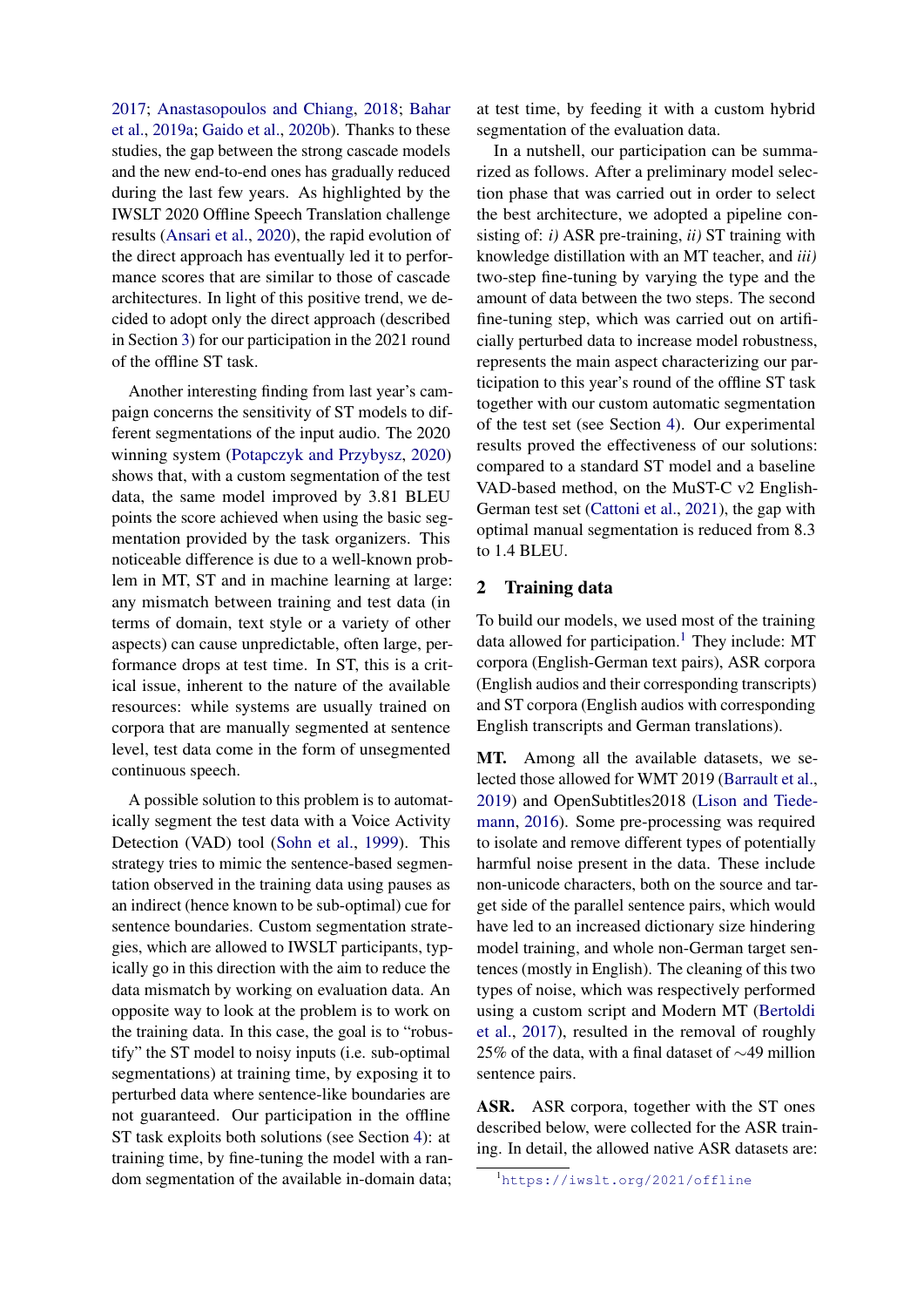LibriSpeech [\(Panayotov et al.,](#page-7-7) [2015\)](#page-7-7), TEDLIUM v3 [\(Hernandez et al.,](#page-6-8) [2018\)](#page-6-8) and Mozilla Common Voice.<sup>[2](#page-2-1)</sup> In all of them, English texts were lowercased and punctuation was removed.

ST. The ST benchmarks we used are essentially three: *i)* Europarl-ST (obtained from European Par-liament debates – Iranzo-Sánchez et al. [2020\)](#page-6-9), *ii*) MuST-C v2 (built from TED talks – [Cattoni et al.](#page-6-6) [2021\)](#page-6-6), and *iii)* CoVoST 2 (containing the translations of a portion of the Mozilla Common Voice dataset – [Wang et al.](#page-7-8) [2020a\)](#page-7-8). To cope with the scarcity of ST data, we complemented these native ST corpora with synthetic data. To this aim, we used the MT system trained on the available MT data to translate into German the English transcripts of the aforementioned ASR datasets. The resulting texts were used as reference material during the ST model training. The combination of native and generated data resulted in a total of about 1.26 million samples. The transcription-translation pairs were tokenized using, respectively, source/targetlanguage SentencePiece [\(Sennrich et al.,](#page-7-9) [2016\)](#page-7-9) unigram models trained on the MT corpora with a vocabulary size of 32k tokens. Similar to our last year's IWSLT submission [\(Gaido et al.,](#page-6-5) [2020b\)](#page-6-5), the entire dataset was used for training in a multidomain fashion, where the two domains were *native* (original ST data) and *generated* (synthetic data).

Prior to the extraction of the speech features, the audio was pre-processed with the SpecAugment [\(Park et al.,](#page-7-10) [2019\)](#page-7-10) data augmentation technique, which masks consecutive portions of the input both in frequency and in time dimensions. From all the audio files, 80 log Mel-filter banks features were extracted using PyKaldi [\(Can et al.,](#page-6-10) [2018\)](#page-6-10), filtering out those samples containing more than 3,000 frames. Finally, we applied utterance level Cepstral Mean and Variance Normalization both during ASR pre-training and ST training phases. The configuration parameters used are the default ones as set in [\(Wang et al.,](#page-7-11) [2020b\)](#page-7-11).

### <span id="page-2-0"></span>3 Model and training

In order to select the best performing architecture, we trained several Transformer-based models [\(Vaswani et al.,](#page-7-12) [2017\)](#page-7-12), which consist of 12 encoder layers, 6 decoder layers, 8 attention heads, 512 features for the attention layers and 2,048 hidden units in the feed-forward layers. The ASR and ST models are based on a custom version of the model by [\(Wang et al.,](#page-7-11) [2020b\)](#page-7-11), which is a Transformer whose encoder has two initial 1D convolutional layers with *gelu* activation functions [\(Hendrycks and](#page-6-11) [Gimpel,](#page-6-11) [2020\)](#page-6-11). Also, the encoder self-attentions were biased using a logarithmic distance penalty in favor of the local context as per [\(Di Gangi et al.,](#page-6-12) [2019\)](#page-6-12). A Connectionist Temporal Classification (CTC) scoring function was applied as described in [\(Gaido et al.,](#page-6-5) [2020b\)](#page-6-5). This was done by adding a linear layer to either the 6th, 8th or 10th encoder layer to map the encoder states to the vocabulary size and compute the CTC loss. The choice of the final architecture, depending on where the CTC loss is applied, was made based on sacreBLEU score [\(Post,](#page-7-13) [2018\)](#page-7-13) after training the models on MuST-C v1 En-De [\(Cattoni et al.,](#page-6-6) [2021\)](#page-6-6). ST results computed on the test set are reported on Table [1.](#page-3-1) As it can be seen from the table, two models obtained the highest, identical BLEU score (21.21): they both use logarithmic distance penalty but apply CTC loss to the 6th or the 8th encoder layer.

### 3.1 Training pipeline

In the following, we describe the pipeline used to build our ST models, as anticipated in Section [1.](#page-0-0) In details, the ASR model is trained and its encoder used as starting point for the ST model, which is first trained via knowledge distillation and then fine-tuned on native and synthetic data. Then, a second fine-tuning step is performed on a perturbed version of a subset of the native data, focused on reducing the model performance drop over different segmentations. For the initial ST training, we optimized KL divergence [\(Kullback and Leibler,](#page-6-13) [1951\)](#page-6-13) and CTC losses. For the first fine-tuning step, we optimized label smoothed cross entropy (LSCE) or CTC+LSCE while, for the second fine-tuning step, the models were refined using LSCE only, with a lower learning rate in order not to override the knowledge acquired during the previous phases.

ASR pre-training. Due to the identical BLEU score obtained by applying the CTC loss to the 6th and 8th layer during the ST model selection phase, we opted for training the ASR system using both these architectures, and selected the final model by looking at the Word Error Rate (WER) achieved by averaging 7 checkpoints around the best one. As shown in Table [2,](#page-3-2) the best overall performing architecture is the one where the CTC is applied to

<span id="page-2-1"></span><sup>2</sup>[https://commonvoice.mozilla.org/en/](https://commonvoice.mozilla.org/en/datasets) [datasets](https://commonvoice.mozilla.org/en/datasets)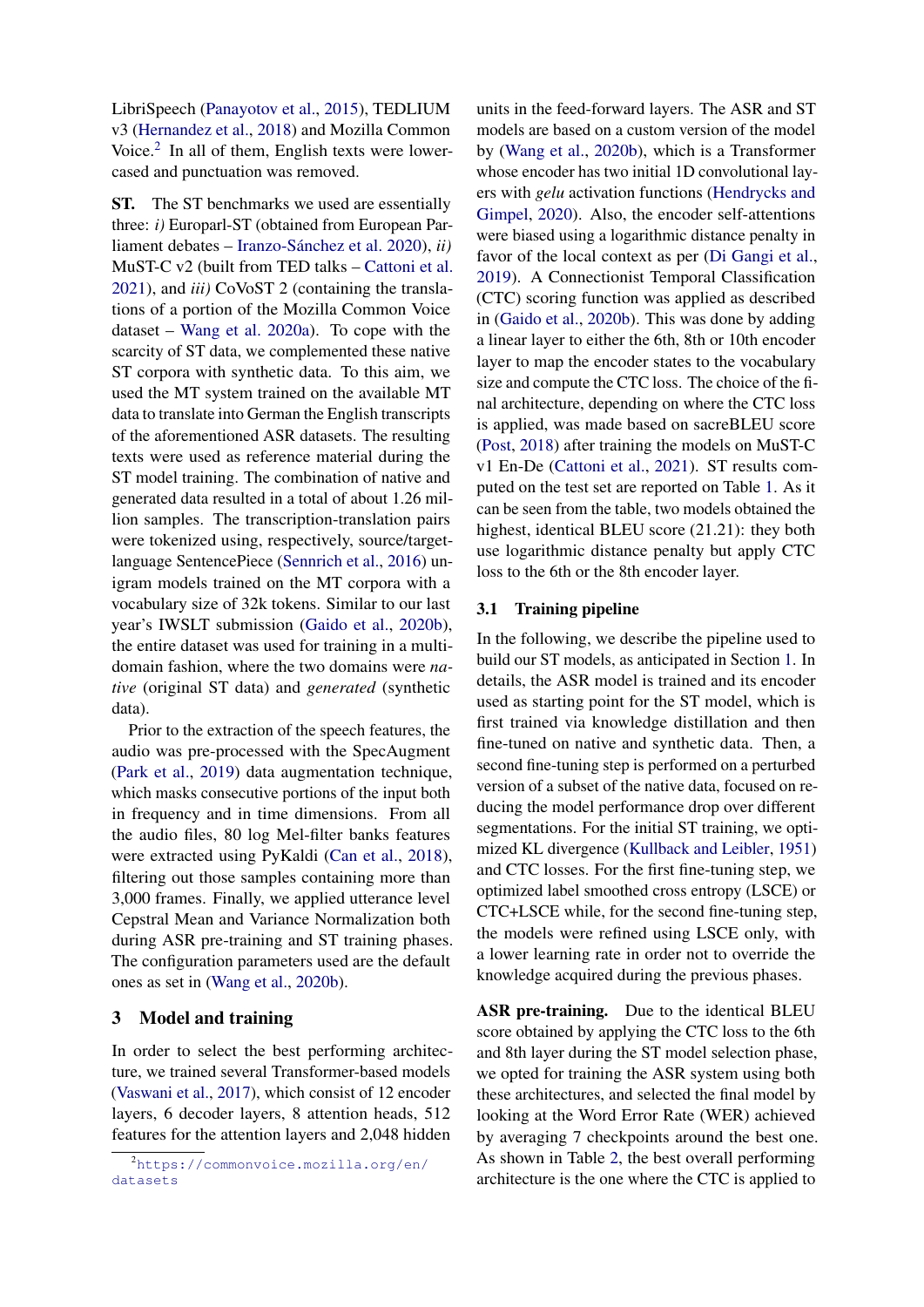<span id="page-3-1"></span>

| architecture     | CTC encoder layer | distance penalty | <b>BLEU</b> |
|------------------|-------------------|------------------|-------------|
| 2d convolutional |                   | no               | 19.04       |
| 1d convolutional |                   | no               | 21.16       |
| 1d convolutional |                   | log              | 21.21       |
| 1d convolutional |                   | log              | 21.21       |
| 1d convolutional |                   | log              | 21.08       |

Table 1: Results of 1d convolutional architectures trained computing CTC loss at different layers and with/without distance penalty. Also the result of a 2d convolutional architecture is reported where the structure is exactly the same except for the use of a different type of convolution.

<span id="page-3-2"></span>

| model                                                                                          | $dev$ test |
|------------------------------------------------------------------------------------------------|------------|
| CTC on 6th encoder layer $\begin{array}{ c c c c c } \hline 8.67 & 12.19 \\\hline \end{array}$ |            |
| CTC on 8th encoder layer $\vert 7.52 \vert 10.70$                                              |            |

Table 2: Results of ASR pre-training in terms of WER. The dev and test sets used are, respectively, dev and tst-COMMON of MuST-C v1 En-De.

the 8th encoder layer. Accordingly, we used this architecture to perform all the successive training phases.

Training with knowledge distillation. Two ST models, one with 12 and one with 15 encoder layers, were trained by loading the pre-trained ASR encoder weights and applying word-level Knowledge Distillation (KD) as in [\(Kim and Rush,](#page-6-14) [2016\)](#page-6-14). In KD, a *student* model is trained with the goal of learning how to produce the same output distribution as a *teacher* model, and this is obtained by computing the KL divergence between the two output distributions. In our setting, the student and the teacher are respectively the ST system and an MT system that we trained on the MT data described in Section [2.](#page-1-1) It consists in a plain Transformer model with 6 layers for both the encoder and the decoder, 16 attention heads, 1,024 features for the attention layers and 4,096 hidden units in the feed-forward layers. Evaluated on the MuST-C v2 En-De test set, it achieved a BLEU score of 33.3. For ST training with KD, we extracted only the top 8 tokens from the teacher distribution. According to [\(Tan et al.,](#page-7-14) [2019\)](#page-7-14), this choice results in a significant reduction of the memory required, with no loss in final performance. At the end of this phase, we decided to keep the model with 15 encoder layers as it performs better than the one with 12 encoder layers by 1 BLEU point.

Fine-tuning step #1: using native and synthetic data. Once the KD training phase was concluded, we performed a multi-domain fine-tuning where the ST model was jointly trained on native and synthetic data optimizing LSCE or its combination with the CTC loss.

## <span id="page-3-0"></span>4 Coping with training/test data mismatch

As mentioned in Section [1,](#page-0-0) the segmentation of audio files is a crucial aspect in ST. In fact, mismatches between the manual segmentation of the training data and the automatic one required when processing the unsegmented test set can produce significant performance drops. To mitigate this risk, we worked on two complementary fronts: at training and inference time. At training time, we tried to robustify our model by fine-tuning it on a randomly segmented subset of the training data. At inference time, we applied an automatic segmentation procedure to the test set in order to feed the model with input resembling, as much as possible, the gold manual segmentation. These two solutions, which characterize our final submission, are explained in the following.

Fine-tuning step #2: using randomly segmented data. For the second fine-tuning step, we re-segmented the MuST-C v2 En-De training set following the procedure described in [\(Gaido](#page-6-15) [et al.,](#page-6-15) [2020a\)](#page-6-15). The method consists in choosing a random word in the transcript of each sample, and using it as sentence boundary instead of the linguistically-motivated (sentence-level) splits provided in the original data. The corresponding audio segments are then obtained by means of audio-text alignments performed with Gentle.<sup>[3](#page-3-3)</sup> Similarly, the German translation of each re-segmented transcript is extracted with cross-lingual alignments generated by a fast align [\(Dyer et al.,](#page-6-16) [2013\)](#page-6-16) model trained on all the MT data available for the task and on MuST-C v2. In case either of the alignments is

<span id="page-3-3"></span><sup>3</sup>[https://github.com/lowerquality/](https://github.com/lowerquality/gentle/) [gentle/](https://github.com/lowerquality/gentle/)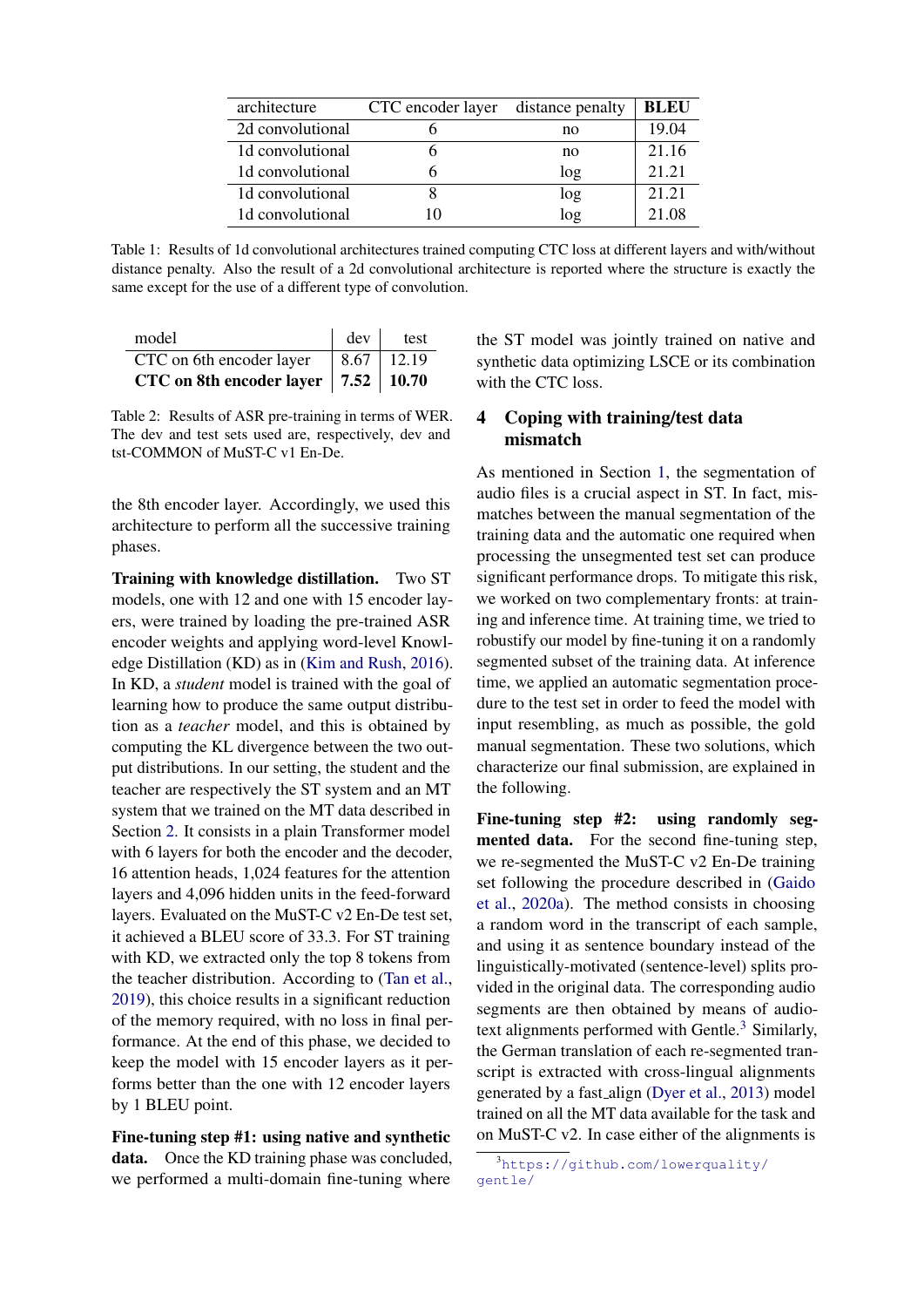<span id="page-4-1"></span>

| model         | MuST-C <sub>2</sub>      | $MUST-C2$    |          | MuST-C <sub>2</sub> |          | IWSLT2015  |          | <b>IWSI</b> T2015 |          |
|---------------|--------------------------|--------------|----------|---------------------|----------|------------|----------|-------------------|----------|
|               | manual                   | VAD (WebRTC) |          | hybrid              |          | VAD (LIUM) |          | hybrid            |          |
| 1-FT LSCE     | 27.6                     | 20.8         |          | 24.8                |          | 16.1       |          | 21.9              |          |
| 2-FT LSCE     | $\overline{\phantom{0}}$ | 23.4         | $(+2.6)$ | 26.4                | $(+1.6)$ | 20.7       | $(+4.6)$ | 22.7              | $(+0.8)$ |
| 1-FT LSCE+CTC | 27.7                     | 19.9         |          | 25.3                |          | 14.0       |          | 21.7              |          |
| 2-FT LSCE+CTC | $\overline{\phantom{0}}$ | 23.7         | $(+3.8)$ | 26.3                | $(+1.0)$ | 20.9       | $(+6.9)$ | 23.1              | $(+1.4)$ |

Table 3: Results of the best architectures deriving from KD training after one or two fine-tuning steps. 1-FT stands for one-step fine-tuning and 2-FT stands for two-step fine-tuning (see Section [3\)](#page-2-0). MuST-C v2 results on manual segmentation have been not computed for the 2-step fine-tuned models as we were interested in the evaluation of the improvement on automatically segmented data.

not possible (because fast align is not able to align enough words or Gentle does not recognize the position of the word in the audio), the sentence is discarded. The resulting material, which contains  $\sim$  5% less segments than the original MuST-C release, was then used for our second (and final) fine-tuning step. As already stated, we used only the LSCE loss for this stage.

Automatic segmentation of the test data. At inference time, the test set was segmented with an hybrid approach that considers both the audio content and the length of the resulting segment [\(Gaido](#page-6-17) [et al.,](#page-6-17) [2021b\)](#page-6-17). Specifically, every segment is ensured to be at least 17s and at most 20s long, but the exact splitting position is determined by the longest pause detected within this interval. Pauses are identified with the WebRTC VAD tool [\(Johnston and](#page-6-18) [Burnett,](#page-6-18) [2012\)](#page-6-18), using 20ms as *frame duration* and 2 as *aggressivity* level.

### 5 Experimental settings

Our implementation is built on top of fairseq Pytorch library [\(Ott et al.,](#page-7-15) [2019\)](#page-7-15). All our models were trained using the Adam optimizer [\(Kingma and Ba,](#page-6-19) [2015\)](#page-6-19) with  $\beta_1 = 0.9$ ,  $\beta_2 = 0.98$ . During training, the learning rate was set to increase linearly from 0 to 2e-3 for the first 10,000 warm-up steps and then to decay with an inverse square root policy. Differently, the learning rate was kept constant for model fine-tuning, with a value of 1e-3 for the first fine-tuning step and 1e-4 for the second one.

All the trainings were performed on 2 Tesla V100 GPUs with 32GB RAM. We set the maximum number of tokens to 10k per batch and 8 as update frequency. For generation, the maximum number of tokens was increased to 50k, using a single Tesla V100 GPU and by applying a standard 5-beam search strategy.

# 6 Results

For the evaluation of the fine-tuned models we considered three different test sets: MuST-C v2 En-De tst-COMMON, IWSLT 2015 and 2019 test sets (available on the Offline ST task Evaluation Campaign web page<sup>[4](#page-4-0)</sup>). While for MuST-C v2 we originally had a manual segmentation of the audio files, for the IWSLT 2015 and 2019 test sets the organizers provided only automatic segmentations obtained by the LIUM VAD tool [\(Meignier and](#page-6-20) [Merlin,](#page-6-20) [2010\)](#page-6-20). Furthermore, we segmented MuST-C v2 tst-COMMON using the WebRTC VAD tool to have a comparable framework. Table [3](#page-4-1) reports the results before and after the second fine-tuning step, which clearly show that performing the additional training on randomly segmented data highly improves the performance in the non-manual segmentation case, by up to 6 BLEU points. We also created an ensemble with the best two models reported in Table [3,](#page-4-1) whose KD training also used CTC loss. Results are not reported here since ensembling did not bring any improvement in terms of BLEU score compared to the two separate models. A possible motivation is that our two-step fine-tuning process is already sufficient to build a robust model, which is capable of generalizing without the need of combining two or more model outputs.

For our *primary* submission, we chose the twostep fine-tuned model that uses the LSCE+CTC losses for the first fine-tuning step (2-FT LSCE+CTC) since it achieved the highest BLEU on automatically segmented data. In order to measure the contribution of fine-tuning on randomly segmented data also on the official evaluation set, we selected the same model before the second finetuning step (1-FT LSCE+CTC) as our *contrastive* submission.

<span id="page-4-0"></span><sup>4</sup><https://iwslt.org/2021/offline>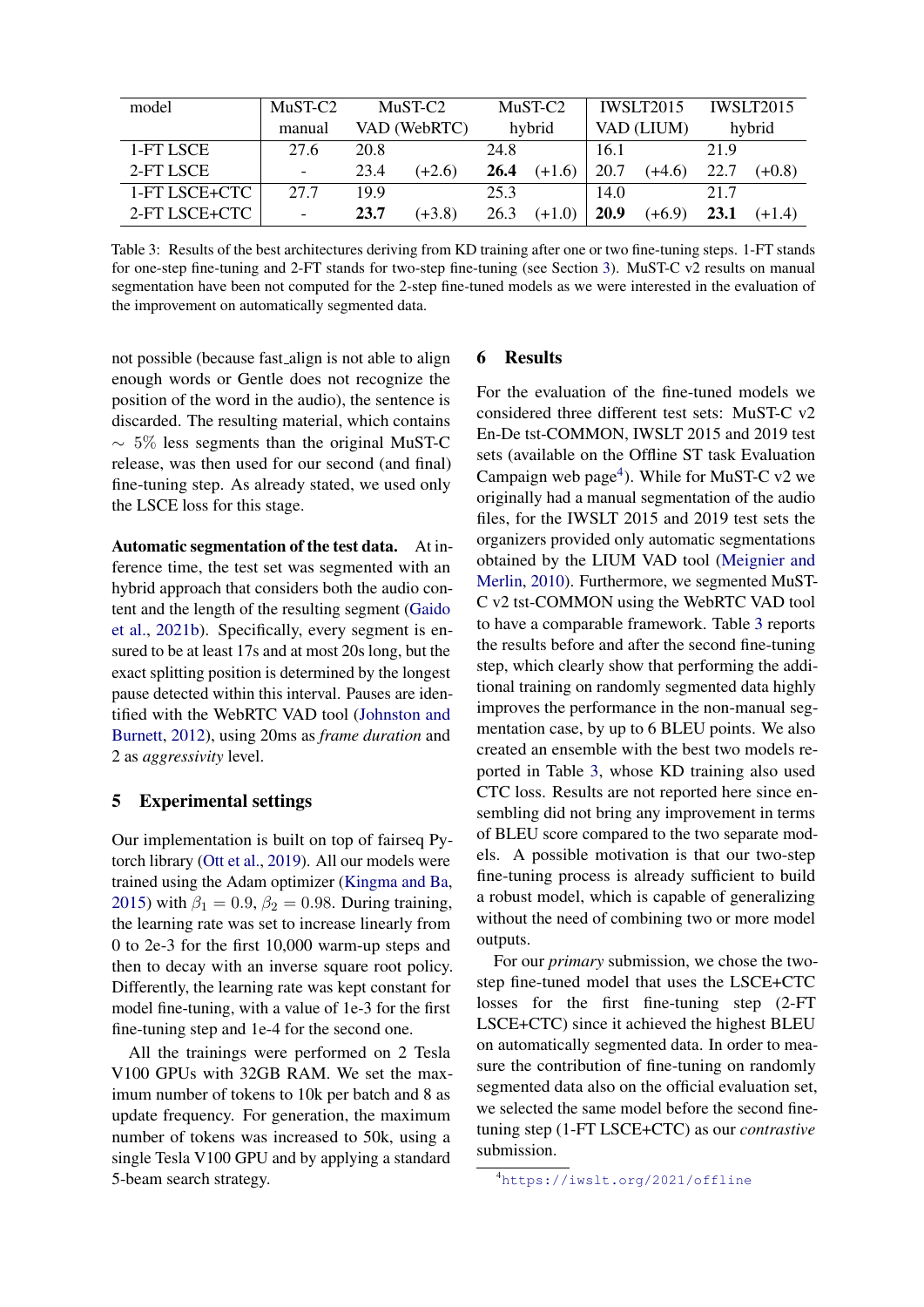Our primary submission scored 30.6 BLEU on the tst2021 test set considering both references while our contrastive scored 29.3 BLEU, showing the effectiveness of our fine-tuning step. In addition, our primary submission scored 24.7 BLEU on the tst2020 test set.

# 7 Conclusions

We described FBK's participation in the IWSLT2021 Offline Speech Translation task [\(Anastasopoulos et al.,](#page-5-1) [2021\)](#page-5-1). Our work focused on a multi-step training pipeline involving data augmentation (SpecAugment and MT-based synthetic data), multi-domain transfer learning (KD training first and then fine-tuning on synthetic and native data) and ad-hoc fine-tuning on randomly segmented data. Based on the experimental results, our submission was characterized by the use of the CTC loss on transcripts during word-level knowledge distillation training, followed by a two-stage fine-tuning aimed to fill the gap between the performance of models when tested on manual and automatically segmented data. This huge gap was pointed out in our last year submission [\(Gaido](#page-6-5) [et al.,](#page-6-5) [2020b\)](#page-6-5), where we highlighted that some strategies should have been adopted in order to mitigate the problem. This paper demonstrates that, following the above-mentioned pipeline, together with some data-driven techniques, we can obtain significant improvements in the performance of end-to-end ST systems. Research in this direction will help us to build models that are not only competitive with cascaded solutions, but also able to handle different segmentation strategies which are going to be more frequently used in the future.

#### References

- <span id="page-5-4"></span>Ashkan Alinejad and Anoop Sarkar. 2020. [Effectively](https://doi.org/10.18653/v1/2020.emnlp-main.644) [pretraining a speech translation decoder with Ma](https://doi.org/10.18653/v1/2020.emnlp-main.644)[chine Translation data.](https://doi.org/10.18653/v1/2020.emnlp-main.644) In *Proceedings of the 2020 Conference on Empirical Methods in Natural Language Processing (EMNLP)*, pages 8014–8020, Online. Association for Computational Linguistics.
- <span id="page-5-1"></span>Antonios Anastasopoulos, Ondřej Bojar, Jacob Bremerman, Roldano Cattoni, Maha Elbayad and Marcello Federico, Xutai Ma, Satoshi Nakamura, Matteo Negri, Jan Niehues, Juan Pino, Elizabeth Salesky, Sebastian Stuker, Katsuhito Sudoh, Marco Turchi, Alex Waibel, Changhan Wang, and Matthew Wiesner. 2021. Findings of the IWSLT 2021 Evaluation Campaign. In *Proceedings of the 18th International Conference on Spoken Language Translation (IWSLT 2021)*, Online.
- <span id="page-5-6"></span>Antonios Anastasopoulos and David Chiang. 2018. Tied Multitask Learning for Neural Speech Translation. In *Proc. of the 2018 Conference of the North American Chapter of the Association for Computational Linguistics: Human Language Technologies*, pages 82–91, New Orleans, Louisiana.
- <span id="page-5-0"></span>Ebrahim Ansari, Amittai Axelrod, Nguyen Bach, Ondřej Bojar, Roldano Cattoni, Fahim Dalvi, Nadir Durrani, Marcello Federico, Christian Federmann, Jiatao Gu, Fei Huang, Kevin Knight, Xutai Ma, Ajay Nagesh, Matteo Negri, Jan Niehues, Juan Pino, Elizabeth Salesky, Xing Shi, Sebastian Stuker, Marco Turchi, Alexander Waibel, and Changhan Wang. 2020. [FINDINGS OF THE IWSLT 2020 EVALU-](https://doi.org/10.18653/v1/2020.iwslt-1.1)[ATION CAMPAIGN.](https://doi.org/10.18653/v1/2020.iwslt-1.1) In *Proceedings of the 17th International Conference on Spoken Language Translation*, pages 1–34, Online. Association for Computational Linguistics.
- <span id="page-5-7"></span>Parnia Bahar, Tobias Bieschke, and Hermann Ney. 2019a. [A Comparative Study on End-to-End Speech](https://doi.org/10.1109/ASRU46091.2019.9003774) [to Text Translation.](https://doi.org/10.1109/ASRU46091.2019.9003774) In *2019 IEEE Automatic Speech Recognition and Understanding Workshop (ASRU)*, pages 792–799.
- <span id="page-5-5"></span>Parnia Bahar, Albert Zeyer, Ralf Schlüter, and Hermann Ney. 2019b. On Using SpecAugment for Endto-End Speech Translation. In *Proc. of the International Workshop on Spoken Language Translation (IWSLT)*, Hong Kong, China.
- <span id="page-5-3"></span>Sameer Bansal, Herman Kamper, Karen Livescu, Adam Lopez, and Sharon Goldwater. 2019. [Pre](https://doi.org/10.18653/v1/N19-1006)[training on High-resource Speech Recognition Im](https://doi.org/10.18653/v1/N19-1006)[proves Low-resource Speech-to-text Translation.](https://doi.org/10.18653/v1/N19-1006) In *Proc. of the 2019 Conference of the North American Chapter of the Association for Computational Linguistics: Human Language Technologies*, pages 58–68, Minneapolis, Minnesota.
- <span id="page-5-8"></span>Loïc Barrault, Ondřej Bojar, Marta R. Costa-jussà, Christian Federmann, Mark Fishel, Yvette Graham, Barry Haddow, Matthias Huck, Philipp Koehn, Shervin Malmasi, Christof Monz, Mathias Müller, Santanu Pal, Matt Post, and Marcos Zampieri. 2019. [Findings of the 2019 conference on machine transla](https://doi.org/10.18653/v1/W19-5301)[tion \(WMT19\).](https://doi.org/10.18653/v1/W19-5301) In *Proceedings of the Fourth Conference on Machine Translation (Volume 2: Shared Task Papers, Day 1)*, pages 1–61, Florence, Italy. Association for Computational Linguistics.
- <span id="page-5-2"></span>Alexandre Berard, Laurent Besacier, Ali Can Ko- ´ cabiyikoglu, and Olivier Pietquin. 2018. End-to-End Automatic Speech Translation of Audiobooks. In *Proc. of ICASSP 2018*, pages 6224–6228, Calgary, Alberta, Canada.
- <span id="page-5-9"></span>Nicola Bertoldi, Roldano Cattoni, Mauro Cettolo, Amin Farajian, Marcello Federico, Davide Caroselli, Luca Mastrostefano, Andrea Rossi, Marco Trombetti, Ulrich Germann, and David Madl. 2017. [Mmt:](https://ufal.mff.cuni.cz/eamt2017/) [New open source mt for the translation industry.](https://ufal.mff.cuni.cz/eamt2017/) In *The 20th Annual Conference of the European Association for Machine Translation (EAMT)*. 20th Annual Conference of the European Association for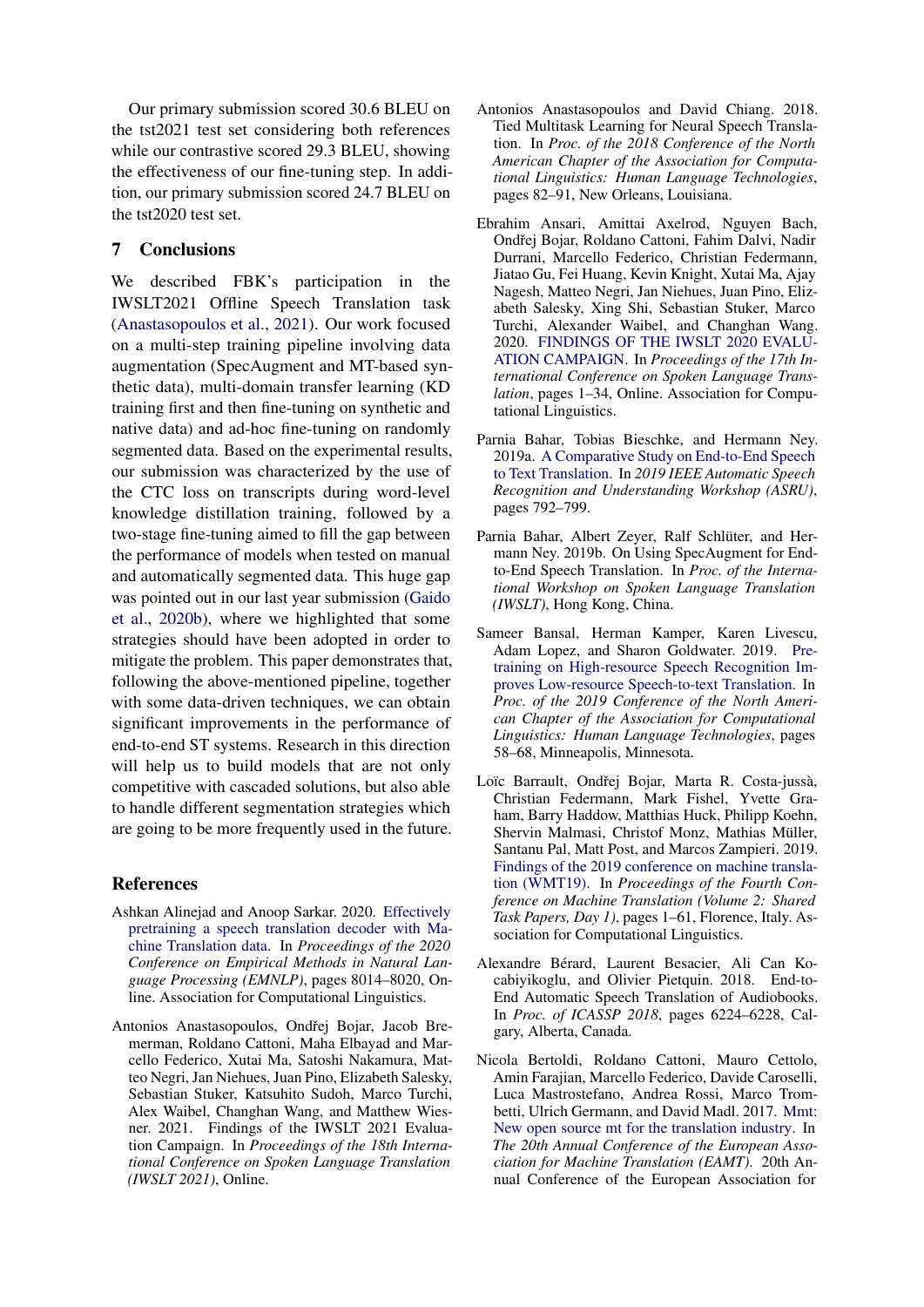Machine Translation, EAMT 2017 ; Conference date: 29-05-2017 Through 31-05-2017.

- <span id="page-6-0"></span>Alexandre Bérard, Olivier Pietquin, Christophe Servan, and Laurent Besacier. 2016. Listen and Translate: A Proof of Concept for End-to-End Speech-to-Text Translation. In *NIPS Workshop on end-to-end learning for speech and audio processing*, Barcelona, Spain.
- <span id="page-6-10"></span>Dogan Can, Victor R. Martinez, Pavlos Papadopoulos, and Shrikanth S. Narayanan. 2018. Pykaldi: A python wrapper for kaldi. In *Acoustics, Speech and Signal Processing (ICASSP), 2018 IEEE International Conference on*. IEEE.
- <span id="page-6-6"></span>Roldano Cattoni, Mattia A. Di Gangi, Luisa Bentivogli, Matteo Negri, and Marco Turchi. 2021. [MuST-C:](https://doi.org/https://doi.org/10.1016/j.csl.2020.101155) [A multilingual corpus for end-to-end speech transla](https://doi.org/https://doi.org/10.1016/j.csl.2020.101155)[tion.](https://doi.org/https://doi.org/10.1016/j.csl.2020.101155) *Computer Speech & Language*, 66:101155.
- <span id="page-6-12"></span>Mattia A. Di Gangi, Matteo Negri, and Marco Turchi. 2019. [Adapting Transformer to End-to-End Spoken](https://doi.org/10.21437/Interspeech.2019-3045) [Language Translation.](https://doi.org/10.21437/Interspeech.2019-3045) In *Proc. Interspeech 2019*, pages 1133–1137.
- <span id="page-6-16"></span>Chris Dyer, Victor Chahuneau, and Noah A. Smith. 2013. A Simple, Fast, and Effective Reparameterization of IBM Model 2. In *Proc. of the 2013 Conference of the North American Chapter of the Association for Computational Linguistics: Human Language Technologies (NAACL-HLT)*, pages 644–648, Atlanta, Georgia.
- <span id="page-6-15"></span>Marco Gaido, Mattia A. Di Gangi, Matteo Negri, Mauro Cettolo, and Marco Turchi. 2020a. [Con](https://doi.org/10.21437/Interspeech.2020-2860)[textualized Translation of Automatically Segmented](https://doi.org/10.21437/Interspeech.2020-2860) [Speech.](https://doi.org/10.21437/Interspeech.2020-2860) In *Proc. Interspeech 2020*, pages 1471– 1475.
- <span id="page-6-5"></span>Marco Gaido, Mattia A. Di Gangi, Matteo Negri, and Marco Turchi. 2020b. [End-to-end](https://doi.org/10.18653/v1/2020.iwslt-1.8) [speech-translation with knowledge distillation:](https://doi.org/10.18653/v1/2020.iwslt-1.8) [FBK@IWSLT2020.](https://doi.org/10.18653/v1/2020.iwslt-1.8) In *Proceedings of the 17th International Conference on Spoken Language Translation*, pages 80–88, Online. Association for Computational Linguistics.
- <span id="page-6-2"></span>Marco Gaido, Mattia A. Di Gangi, Matteo Negri, and Marco Turchi. 2021a. [On Knowledge Distillation](http://ceur-ws.org/Vol-2769/paper_28.pdf) [for Direct Speech Translation](http://ceur-ws.org/Vol-2769/paper_28.pdf) . In *Proceedings of CLiC-IT 2020*, Online.
- <span id="page-6-17"></span>Marco Gaido, Matteo Negri, Mauro Cettolo, and Marco Turchi. 2021b. [Beyond voice activity detec](http://arxiv.org/abs/2104.11710)[tion: Hybrid audio segmentation for direct speech](http://arxiv.org/abs/2104.11710) [translation.](http://arxiv.org/abs/2104.11710)
- <span id="page-6-11"></span>Dan Hendrycks and Kevin Gimpel. 2020. [Gaussian Er](http://arxiv.org/abs/1606.08415)[ror Linear Units \(GELUs\).](http://arxiv.org/abs/1606.08415)
- <span id="page-6-8"></span>François Hernandez, Vincent Nguyen, Sahar Ghannay, Natalia A. Tomashenko, and Yannick Estève. 2018. [TED-LIUM 3: Twice as much data and corpus repar](https://doi.org/10.1007/978-3-319-99579-3_21)[tition for experiments on speaker adaptation.](https://doi.org/10.1007/978-3-319-99579-3_21) In

*Speech and Computer - 20th International Conference, SPECOM 2018, Leipzig, Germany, September 18-22, 2018, Proceedings*, volume 11096 of *Lecture Notes in Computer Science*, pages 198–208. Springer.

- <span id="page-6-9"></span>Javier Iranzo-Sánchez, Joan Albert Silvestre-Cerdà, Javier Jorge, Nahuel Roselló, Adrià Giménez, Albert Sanchis, Jorge Civera, and Alfons Juan. 2020. [Europarl-ST: A Multilingual Corpus for Speech](https://doi.org/10.1109/ICASSP40776.2020.9054626) [Translation of Parliamentary Debates.](https://doi.org/10.1109/ICASSP40776.2020.9054626) In *ICASSP 2020 - 2020 IEEE International Conference on Acoustics, Speech and Signal Processing (ICASSP)*, pages 8229–8233.
- <span id="page-6-3"></span>Ye Jia, Melvin Johnson, Wolfgang Macherey, Ron J. Weiss, Yuan Cao, Chung-Cheng Chiu, Naveen Ari, Stella Laurenzo, and Yonghui Wu. 2019. Leveraging Weakly Supervised Data to Improve End-to-End Speech-to-Text Translation. In *Proc. of ICASSP 2019*, pages 7180–7184, Brighton, UK.
- <span id="page-6-18"></span>Alan B. Johnston and Daniel C. Burnett. 2012. *WebRTC: APIs and RTCWEB Protocols of the HTML5 Real-Time Web*. Digital Codex LLC, St. Louis, MO, USA.
- <span id="page-6-14"></span>Yoon Kim and Alexander M. Rush. 2016. [Sequence](https://doi.org/10.18653/v1/D16-1139)[level knowledge distillation.](https://doi.org/10.18653/v1/D16-1139) In *Proceedings of the 2016 Conference on Empirical Methods in Natural Language Processing*, pages 1317–1327, Austin, Texas. Association for Computational Linguistics.
- <span id="page-6-19"></span>Diederik P. Kingma and Jimmy Ba. 2015. [Adam: A](http://arxiv.org/abs/1412.6980) [method for stochastic optimization.](http://arxiv.org/abs/1412.6980) In *3rd International Conference on Learning Representations, ICLR 2015, San Diego, CA, USA, May 7-9, 2015, Conference Track Proceedings*.
- <span id="page-6-13"></span>Solomon Kullback and Richard Arthur Leibler. 1951. [On information and sufficiency.](https://doi.org/10.1214/aoms/1177729694) *Ann. Math. Statist.*, 22(1):79–86.
- <span id="page-6-7"></span>Pierre Lison and Jörg Tiedemann. 2016. [OpenSub](https://www.aclweb.org/anthology/L16-1147)[titles2016: Extracting large parallel corpora from](https://www.aclweb.org/anthology/L16-1147) [movie and TV subtitles.](https://www.aclweb.org/anthology/L16-1147) In *Proceedings of the Tenth International Conference on Language Resources and Evaluation (LREC'16)*, pages 923–929, Portorož, Slovenia. European Language Resources Association (ELRA).
- <span id="page-6-1"></span>Yuchen Liu, Hao Xiong, Jiajun Zhang, Zhongjun He, Hua Wu, Haifeng Wang, and Chengqing Zong. 2019. [End-to-End Speech Translation with Knowledge](https://doi.org/10.21437/Interspeech.2019-2582) [Distillation.](https://doi.org/10.21437/Interspeech.2019-2582) In *Proc. of Interspeech 2019*, pages 1128–1132.
- <span id="page-6-20"></span>Sylvain Meignier and Teva Merlin. 2010. [LIUM SP-](https://hal.archives-ouvertes.fr/hal-01433518)[KDIARIZATION: AN OPEN SOURCE TOOLKIT](https://hal.archives-ouvertes.fr/hal-01433518) [FOR DIARIZATION.](https://hal.archives-ouvertes.fr/hal-01433518) In *CMU SPUD Workshop*, Dallas, United States.
- <span id="page-6-4"></span>Thai-Son Nguyen, Sebastian Stueker, Jan Niehues, and Alex Waibel. 2020. Improving Sequence-tosequence Speech Recognition Training with On-thefly Data Augmentation. In *Proc. of the 2020 Interna-*